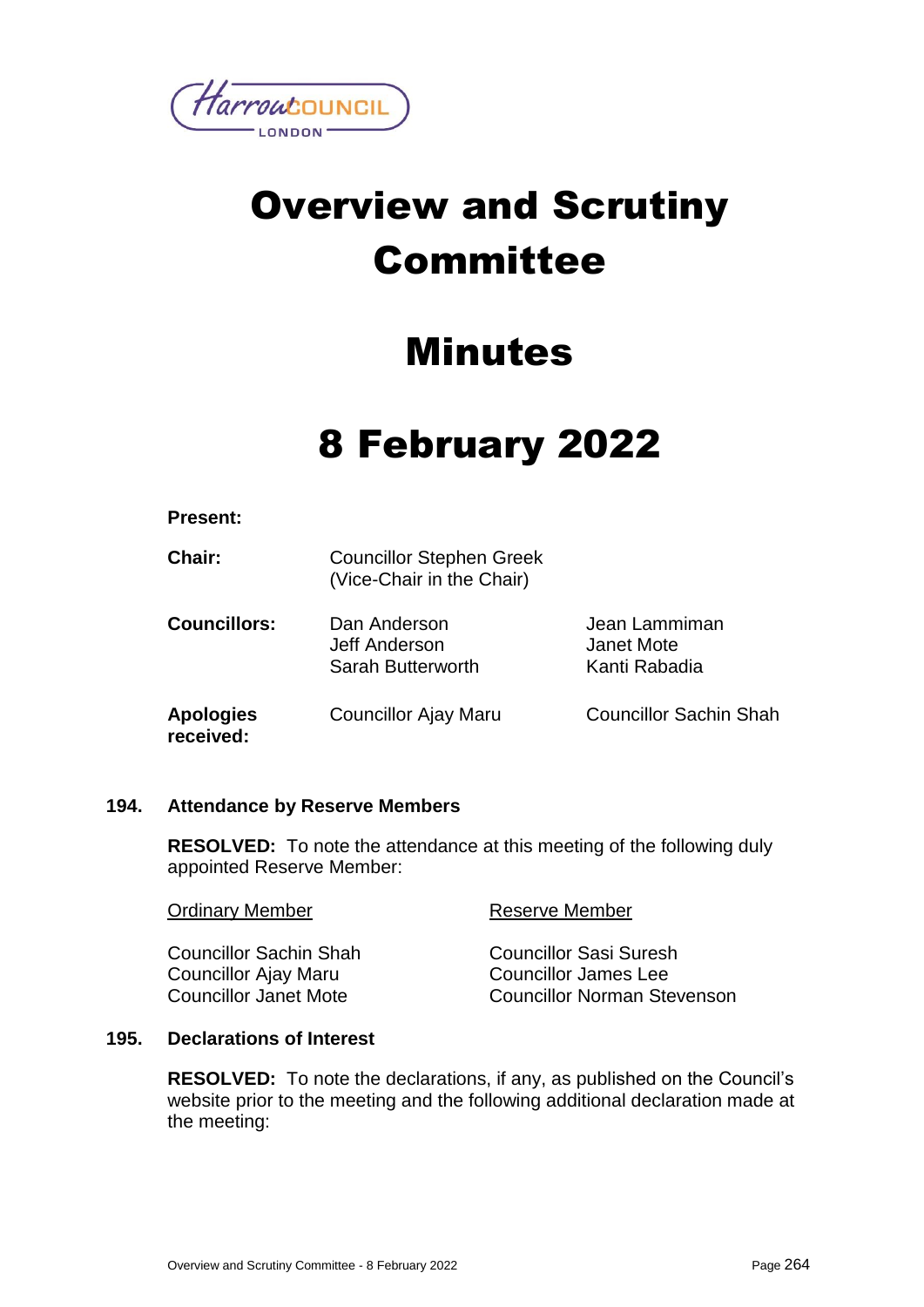# Agenda Item 200 – Borough Plan – Key Achievements and Future Intentions

Councillor Marikar, who was not a member of the Committee, declared a nonpecuniary interest in that she worked for the NHS. She would remain in the room whilst the matter was considered.

#### **196. Minutes**

**RESOLVED:** That the minutes of the meeting held on 14 December 2021 and the Special meeting held on 11 January 2022 be taken as read and signed as correct records.

#### **197. Public Questions**

**RESOLVED:** To note that no public questions had been received.

#### **198. Petitions**

**RESOLVED:** To note that no petitions had been received.

#### **199. References from Council/Cabinet**

**RESOLVED:** To note that no references had been received.

### **Resolved Items**

#### **200. Borough Plan - Key Achievements and Future Intentions**

The Committee received the Borough Plan – Key Achievements and Future Intentions report, which set the council's progress to date against the Borough Plan 2020-2030.

In his opening statement, the Director of Strategy and Partnerships provided a brief update on the borough plan, outlining a number of key points:

- The Plan had been developed with partners, voluntary and community sector colleagues to set out aspirations for the borough for 2020-2030.
- It had been intended that a detailed delivery plan be provided, to support the Borough Plan. However, due to the Council's capacity and the upcoming Borough Elections in May 2022 it had been felt that the plan should set out the priorities of the Council and partnership, and that the more detailed delivery plan be developed with the incoming Administration in May.
- The plan covered a significant amount of achievement that the Council and Partnership had delivered over the previous years and set out intentions for the Council and Partnership against the eight priorities and the two cross cutting themes.

The Leader of the Council added that the past two years had been very challenging but was pleased with what had been achieved and this was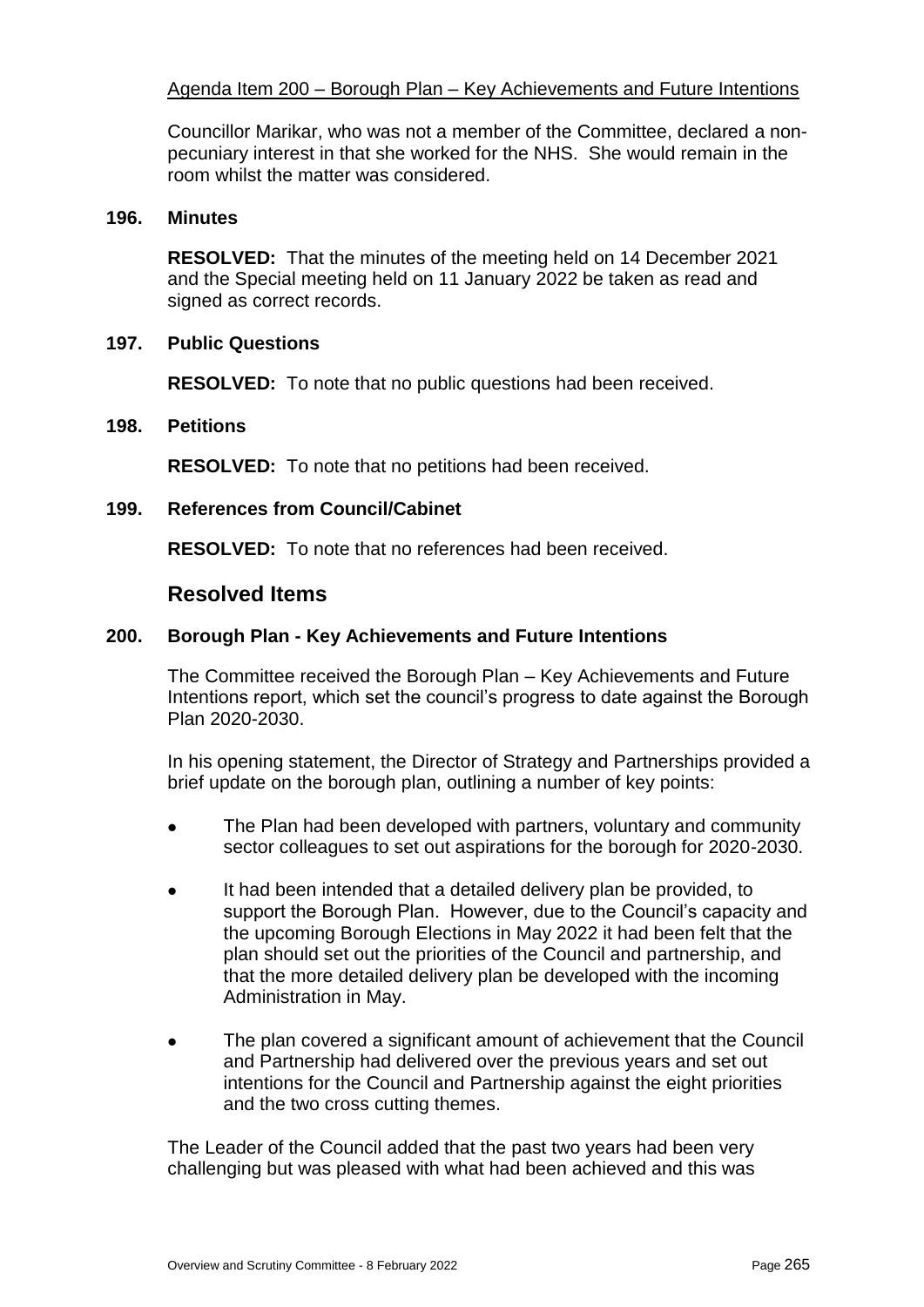reflected within the report. In addition, where there had been a lot of change in recent years, there was an opportunity for service delivery to be rebuilt. It was added that partnership working within Harrow and across west London had been enhanced because of the challenges. A number of key services had continued to be delivered during that time and though some services had to be paused they were to be resumed with new services being offered.

Members thanked the Director of Strategy and Partnerships and the Leader of the Council for their introductions. In the session which followed, questions around the borough plan were asked as set out below.

- The Chair asked if any of the priorities set out in the Borough Plan had changed since November 2020 and was advised that changes had not been made and that the set of priorities and cross cutting themes remained the same as those in the November 2020 version.
- A Member of the Committee stated that the report noted two risk implications that were graded as red in that the Borough Plan was not affordable and that there was a lack of strategic leadership capacity. The Member questioned how risks could be reduced.

The Director of Strategy and Partnerships explained that there was a need to be as transparent as possible in terms of the Council's own funding position. The long-term funding position of Local Government was still to be finalised by Government so the current planning horizon needed to assume savings being made, which in turn would mean that perhaps not all the ambitions may be realised with the Borough Plan. He added that it would not mean that the Borough Plan would be undeliverable but that choices would need to be made on what could be delivered.

The Director of Strategy and Partnerships noted that in terms of strategic leadership capacity a number of changes were planned across the senior leadership team in the Council; these positions would be filled following appropriate recruitment processes. However, this could present capacity challenges in the short term.

The Leader added that capacity continued to be an issue, but some things were above target.

 A Member indicated that whilst staff turnover could not be foreseen community safety remained a big issue and that a personal safety strategy should be a priority and built upon further. The Member sought clarification in terms of the timeframe for the Community Safety Strategy.

The Director of Strategy and Partnerships explained that the community safety strategy had been due to be presented to the February Full Council meeting. However, the pandemic and current capacity of the Council meant that the strategy would be delayed. This report would also set out the final Mayor's Police and Crime Plan and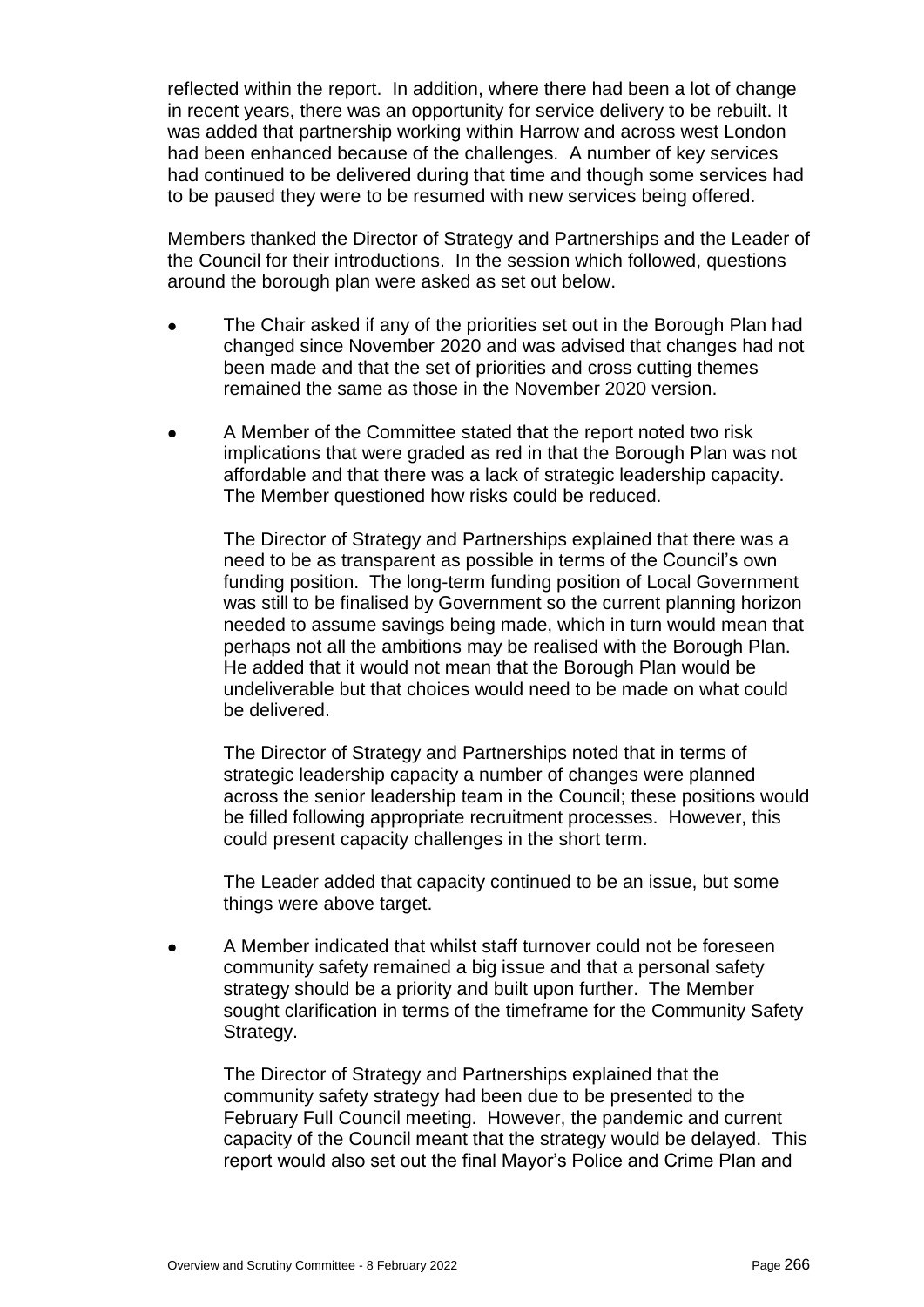that the updated plan would set out a greater focus on public safety and would be developed with the next Administration.

The Member added that safety should be considered for everyone and that all protected characteristics should be encompassed within the safety strategy where the previous strategy could be surpassed. The Director of Strategy and Partnerships explained that these would be included in the aspirations of the strategy; however, funding would be a critical issue. The local engagement by the Police was a key part of this work as well. In addition, recent planned activity around women's safety included things like training for frontline staff across the different services.

The Leader of the Council noted that Harrow had been one of the safest boroughs and a lot of work had been done around Harrow's town centre, as highlighted in the Borough Plan. Main concerns raised from a recent consultation raised how a fear of crime was found within schools and positive work had been done to address this.

A Member of the Committee added that personal safety for everyone needed to be considered and that future policies that would be expanded upon and carried out would be welcomed.

 A Member of the Committee asked if the large number of priorities had been a help or hindrance to the borough plan, to which the Leader of the Council explained that with the high volume of services the Council provided it was felt that these eight priorities ensured that no one would be at risk of being left out and it would not be right to remove a priority, they also set an ambition and direction for the Council.

The Director of Strategy and Partnerships added that the priorities should not be considered individually as multiple priorities could be supported by major pieces of work, such as the Harrow Strategic Development Partnership.

- The Chair raised that the priorities within the report appeared broad and highlighted that there was a lack of depth as previous borough plans had included objectives. It was also noted that the current document did not address or measure progress against the objectives that had been set out in the November 2020 Borough Plan. The Director of Strategy and Partnerships recognised these limitations but noted that due to the capacity of the Council being stretched in order to keep core service delivery going and responding to the pandemic, as well as the Council approaching Borough Elections in May 2022, it was felt that the Borough Plan needed to set out the strategic direction of the Council and partnership.
- A Member of the Committee understood that many services were to be digitised but highlighted that not all residents had access to the internet or could use computers and relied on phones and letters. The Member sought clarification as to how these residents were being supported.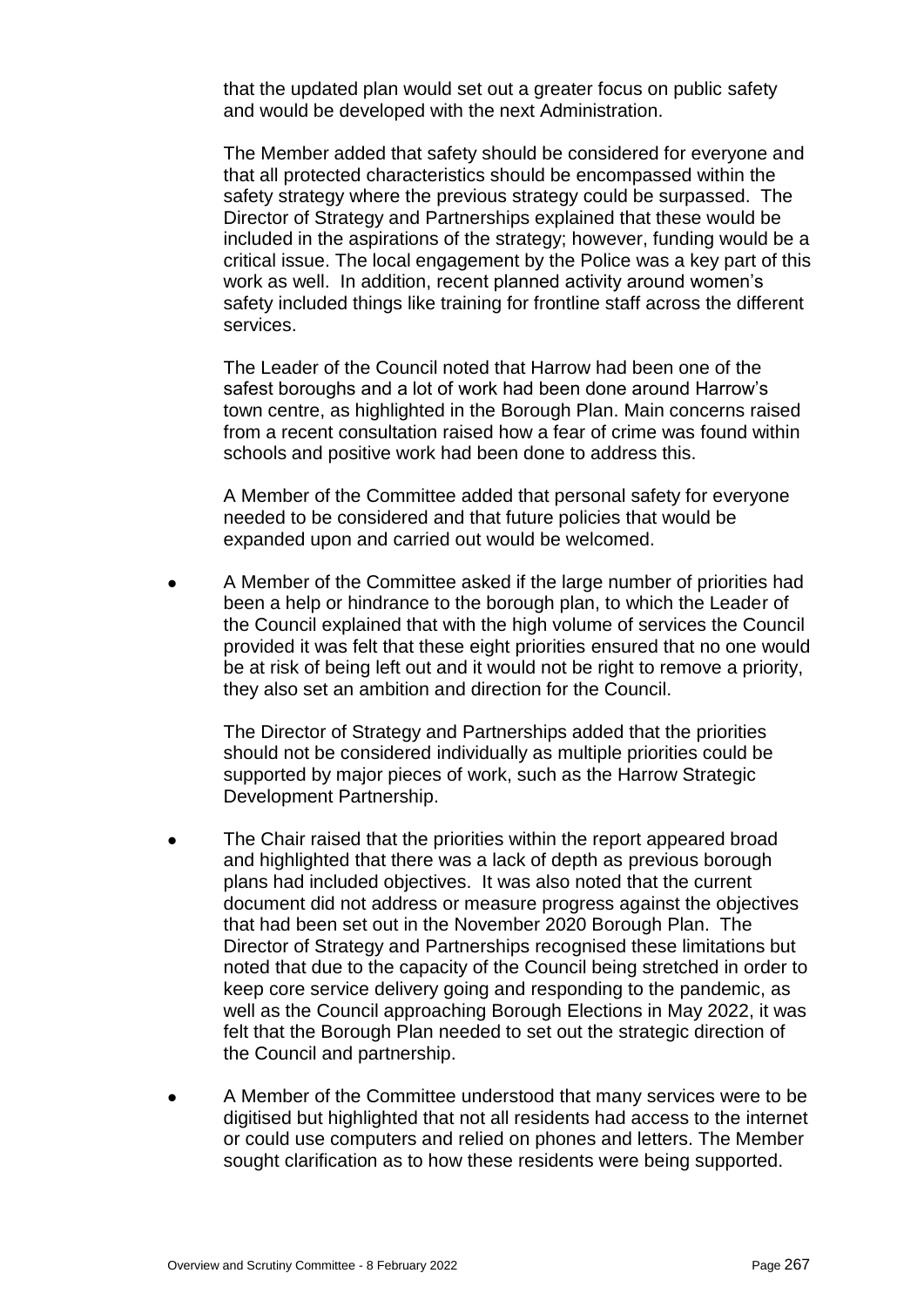The Leader explained that a lot of work had been undertaken to move services online and how people could access services. For those who had found accessing services online difficult, alternative routes of support would be given and that this was working well. In addition, although staff had been working remotely, the ability to receive calls remained with the technology the Council had.

The Director of Strategy and Partnerships added that an approach should be digital by design as opposed to digital by default and that the design needed to recognise that some residents might either be unable or be in need of greater support to access digital service and that the Council would need to allow for this in its service design.

In addition, the Director of Strategy and Partnerships added that as two examples, the community hub, which was set up during the pandemic, made outbound calls to support those people Shielding within Harrow during the pandemic; and the work at North Harrow Library which supported residents to improve their digital and IT skills.

 The Chair advised that some residents had reported difficulties reaching the Council via phone and that reporting via the website had not resulted in a response. The Chair questioned how these issues could be addressed. The Leader of the Council stated that the website had won national awards but acknowledged that issues might be found and could be reported, and that the website had been regularly improved.

The Director of Strategy and Partnerships recognised that there was always room for improvement for all Council services and with regards digital services, feedback was continually sought. It was recognised that to be fully digital would have its limitations and that there would always be a need to accommodate service accessibility in other ways.

- A Member of the Committee noted that only achievements were listed in the report and not challenges faced. The Director of Strategy and Partnerships explained that in the diagram where the eight prioritise were depicted, the top five priorities were where improvements could be made and bottom three were areas where performance had been good and needed to be maintained.
- A Member stated that benchmarks had not been noted in the Borough Plan and it was difficult for progress to be tracked and that it would have been useful for results to be noted so that costs could be justified.

The Director of Strategy and Partnerships explained that if the delivery plan accompanied the borough plan, more metrics would have been included and this would be developed with the new Administration. Some benchmarking had been undertaken with regard to the climate emergency, looking at carbon footprint and external expertise was being commissioned to support how this benchmarking work could be used to develop options for the Council to consider.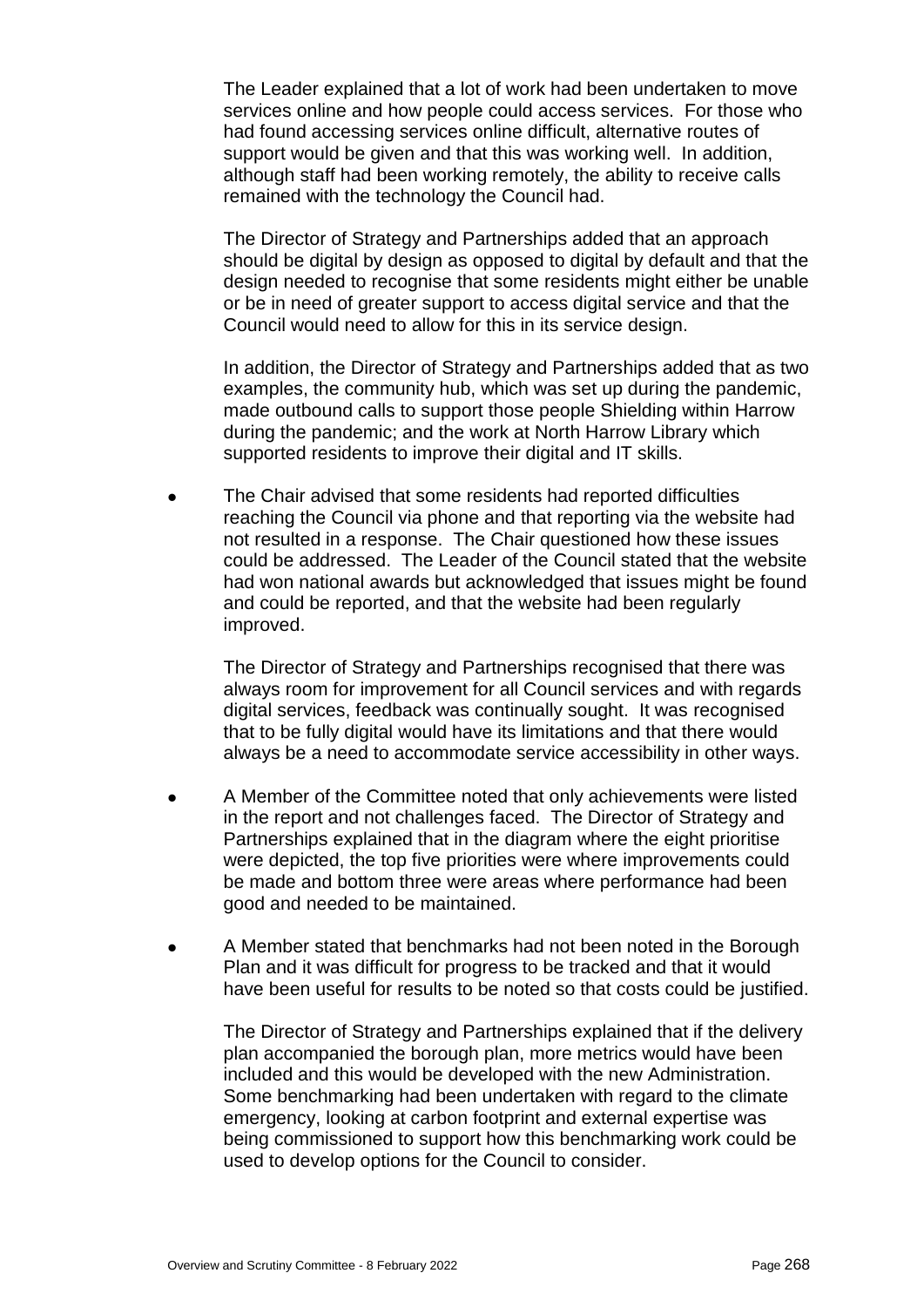The Leader of The Council added that metrics and measurements to see if a project had been effective were important and that these would be part of the business cases which would include the appropriate data.

- A Member raised that further access to the outcomes of strategies would be welcomed. The Member indicated that they would welcome information on how the carbon footprint would be impacted by the new civic centre. The Director of Strategy and Partnership mentioned that one option could be that the climate emergency strategy and associated work could be incorporated into the Overview and Scrutiny Committee's work plan. In addition, it was noted that strategies such as the Economic development strategy included key performance indicators (KPIs) and did not necessarily need to sit within the Borough Plan and could be found in the sub strategies.
- The Chair asked how the achievements within the report had been verified, as it appeared the council leadership was marking its own homework. The Chair also raised concerns that the quarterly strategic performance reviews had not been undertaken or published for two years, which would have provided a more robust assessment of performance, and were important to assess the services and value for money provided to residents. The Director of Strategy and Partnerships advised that achievements would not be published if they could not be verified by supporting evidence. In addition, through the annual audit, there was an assurance process including the Annual Governance Statement that had been signed off externally which provided a level assurance. Further, quarterly performance reports had not been produced due to pressures from the pandemic, although the data continued to be collected and an abridged data set was used for a monthly report that had been provided to all Members. It was planned to re-introduce the quarterly performance reports with the new Administration.
- The Chair asked if there were any areas where the Council had not performed as well as it could have and where improvements could be made. The Director of Strategy and Partnerships noted that lessons had been learnt through the pandemic.
- A Member, who was not a member of the Committee, welcomed the report but raised concern that the safety of every community within all wards should be treated equally and suggested that some wards had more CCTV cameras than others. In addition, it was important for the delivery of projects to be transparent.

The Director of Strategy and Partnerships explained that CCTV was one aspect of the council's response to community safety and that not all wards have the same level or same types of crime and the Council had engaged with the police to support community safety.

The Leader of the Council explained that CCTV had been a tool to solve crime, not the sole solution, and was there to support the police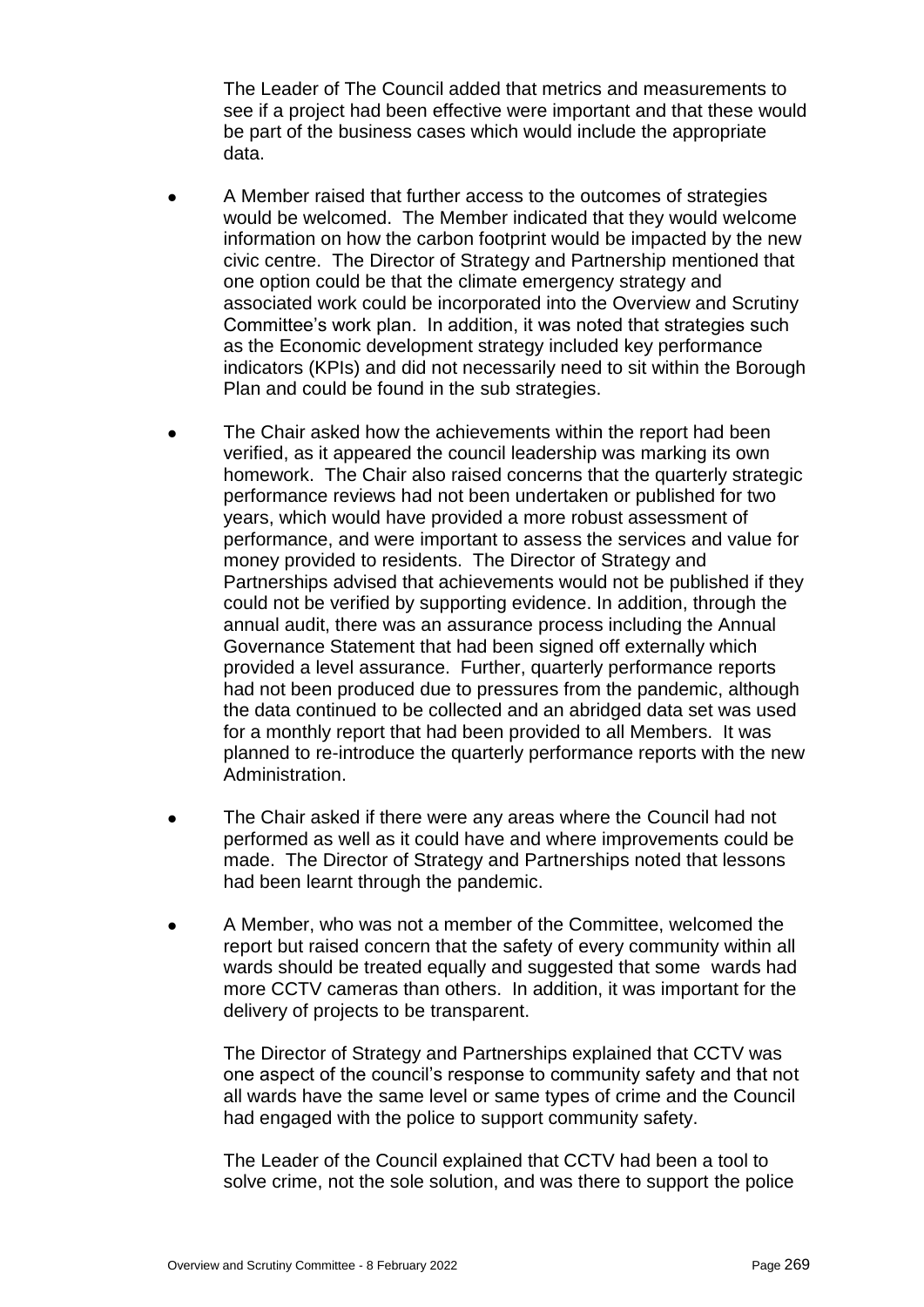and community. Some wards had used funds on mobile cameras to support communities.

- The Chair asked if the short-term delivery plan had arisen from the 2020 Borough Plan and was advised that the first wave of pandemic had impacted on the initial plan to develop a delivery plan and by the time the first lockdown had ended the Borough Plan was being refreshed to take account of the racial disproportionality cross cutting theme. There were then two further lockdowns and the planning for this current refresh had only started in the summer of 2021 at which time, given the stage of the political cycle and organisational capacity, that it had been decided that a delivery plan would come after the election.
- A Member, who was not a member of the Committee, expressed the view that it would be a good opportunity to reflect on how the pandemic had been handled and for what could have been done differently. In addition, the Member praised the booking system for the recycling centre abut noted that some residents had experienced issues accessing online services and that this should be addressed, in particular access to the recycling centre's booking system.

The Leader of the Council explained that the recycling centre's booking system had been introduced to reduce traffic flow in and around the area and that it had been effective in doing so. However, he added that a review of the system had taken place to find areas of improvement.

A Member asked if more than one slot could be booked at the recycling centre, to which the Leader explained that this restriction had been put in place so that unlicenced waste carriers could be better managed but mentioned that a system review was planned.

 A Member stated that the Council had responded well to the pandemic but sought clarification if a resilience team would be put in place to continue strategy and performance at times of crisis as the lack of performance reports had made it difficult for progress to be monitored. The Leader advised that system would be reviewed.

The Director of Strategy and Partnerships explained that in terms of the strategic resilience of the Council during the pandemic, the additionality had been due to all staff working longer hours, and during the first wave capacity was re-allocated to meet different priorities. There was no reserve capacity, although this would be welcomed if the funding position allowed. However, this stretch on the Council was unsustainable in the medium term and across Local Government in general further challenges on strategic capacity would exist in the short term as a significant number of senior staff were choosing to step down from their roles.